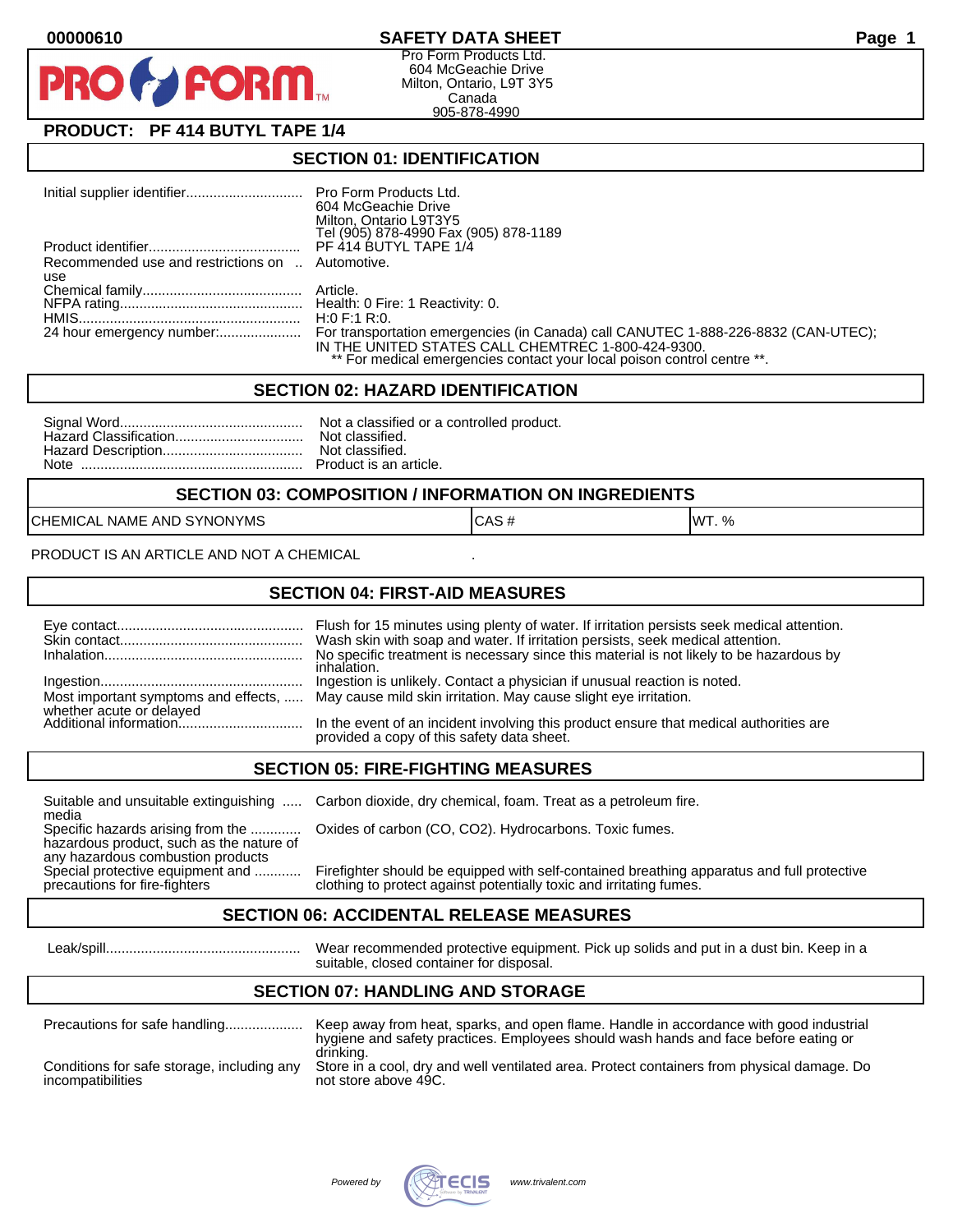# **PRODUCT: PF 414 BUTYL TAPE 1/4**

## **SECTION 08: EXPOSURE CONTROLS / PERSONAL PROTECTION**

| IINGREDIENTS                     | TWA | <b>ACGIH TLV</b><br>STEL                                 | PEL | <b>OSHA PEL</b><br>STEL                                                                                                                                           | <b>NIOSH</b><br>IREL |
|----------------------------------|-----|----------------------------------------------------------|-----|-------------------------------------------------------------------------------------------------------------------------------------------------------------------|----------------------|
|                                  |     | None required under normal use. Avoid breathing vapours. |     | Where contact with this material is possible, eye protection is recommended. May cause                                                                            |                      |
|                                  |     | irritation after repeated or prolonged contact.          |     | eye irritation after repeated or prolonged contact.<br>Use of proper hygiene practices in the workplace is recommended. May cause skin                            |                      |
|                                  |     | repeated or prolonged contact.                           |     | Wear long sleeves and trousers to prevent dermal exposure. May cause skin irritation after                                                                        |                      |
|                                  |     |                                                          |     | Safety boots per local regulations.<br>Educate and train employees on the safe use and handling of the product. Employees                                         |                      |
| Appropriate engineering controls |     |                                                          |     | should wash their hands and face before eating, drinking, or using tobacco products.<br>Good general ventilation should be sufficient to control airborne levels. |                      |

### **SECTION 09: PHYSICAL AND CHEMICAL PROPERTIES**

| Appearance/Physical state                      | Black mastic, soft solid.    |
|------------------------------------------------|------------------------------|
|                                                | Black.                       |
|                                                | Faint. Characteristic odour. |
| Odour threshold (ppm)                          | Not applicable.              |
| Vapour pressure (mm Hg)                        | Not applicable.              |
| Vapour density (air=1)                         | Not applicable.              |
|                                                | Not applicable.              |
| Relative Density (Specific Gravity)            | $-1.3.$                      |
| Melting / Freezing point (deg C)               | Not applicable.              |
|                                                | Not applicable.              |
| Initial boiling point / boiling range (deg C). | Not applicable.              |
|                                                | Not applicable.              |
| Flash point (deg C), method                    | $>232$ COC.                  |
| Auto ignition temperature (deg C)              | Not applicable.              |
| Upper flammable limit (% vol)                  | Not applicable.              |
| Lower flammable limit (% vol)                  | No Data.                     |
| Partition coefficient - n-octanol/water        | No data.                     |
|                                                | Non volatile.                |
|                                                | No data.                     |

# **SECTION 10: STABILITY AND REACTIVITY**

|                                                                           | Stable at normal temperatures and pressures.<br>Avoid heat, sparks and flames. Hazardous poly |
|---------------------------------------------------------------------------|-----------------------------------------------------------------------------------------------|
|                                                                           | Possibility of hazardous reactions Will not occur under normal temperature and pr             |
| Conditions to avoid, including static  Incompatible with strong solvents. |                                                                                               |
| discharge, shock or vibration                                             |                                                                                               |
|                                                                           | Hazardous decomposition products Decomposition may produce fumes. smoke. oxi                  |

Reactivity .................................................. Avoid heat, sparks and flames. Hazardous polymerization will not occur. Possibility of hazardous reactions............. Will not occur under normal temperature and pressure. Incompatible with strong solvents.

Decomposition may produce fumes, smoke, oxides of carbon and hydrocarbons.

### **SECTION 11: TOXICOLOGICAL INFORMATION**

| <b>INGREDIENTS</b>          |                                                                                                      | LC50                                                                                                                                                                                                                                                                                                                                                       | LD50 |
|-----------------------------|------------------------------------------------------------------------------------------------------|------------------------------------------------------------------------------------------------------------------------------------------------------------------------------------------------------------------------------------------------------------------------------------------------------------------------------------------------------------|------|
| Effects of chronic exposure | Not expected to pose any hazards.<br>May cause slight eye and slight skin irritation.<br>carcinogen. | Prolonged or repeated contact may cause eye and skin irritation.<br>Carbon black has been shown to cause cancer in laboratory animals. The relevance of this<br>finding to humans is uncertain. It is listed as a carcinogen by the International Agency for<br>Research on Cancer (IARC). . Quartz (Crystalline Silica) is listed by IARC in Group 1 as a |      |
|                             | None.                                                                                                |                                                                                                                                                                                                                                                                                                                                                            |      |
|                             |                                                                                                      |                                                                                                                                                                                                                                                                                                                                                            |      |

## **SECTION 12: ECOLOGICAL INFORMATION**

Persistence and degradability................... Not available.